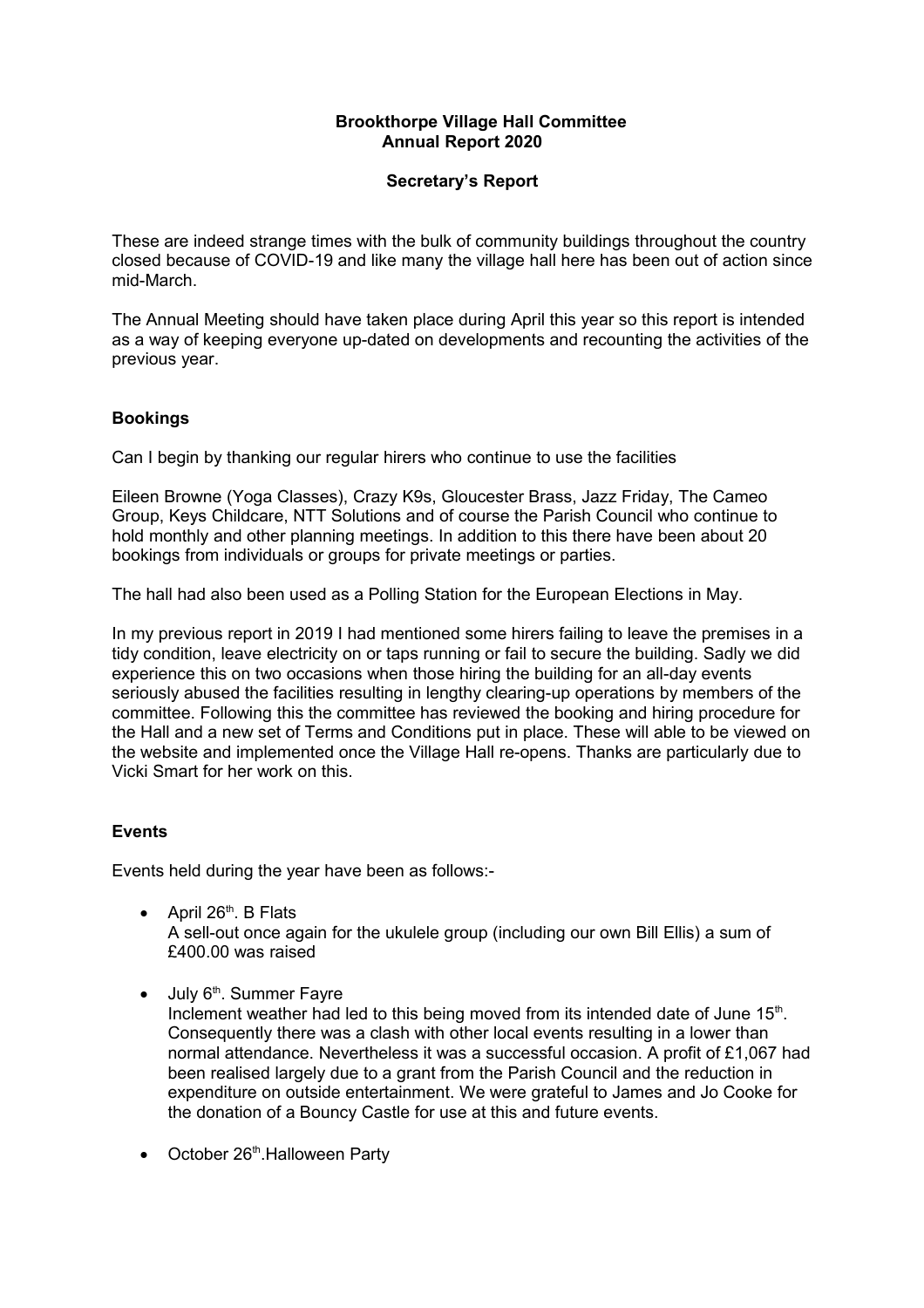This now annual event attracted 17 children and was thoroughly enjoyed by all

 $\bullet$  December 14<sup>th</sup>. Christmas Fayre

This was again a great success with the usual attractions including of course Father Christmas who was busy seeing 30 children. The only dampener was the inability to hire the Helter-Skelter because of the windy conditions.

Unfortunately the event planned for the end of January through the Air in G Rural Touring Scheme had to be cancelled owing to the lack of tickets sold.

#### **Other Developments**

The following projects have been undertaken for and funded by the Parish Council.

• Newsletter

The parish newsletter has been in abeyance since Christopher Brent-Smith ceased editing it several years ago. Thanks to Eric Hibbert and Vicki Smart a template was produced and presented to the Annual Parish Meeting in May 2019. The first issue was circulated that month by email to all parishioners plus other interested parties with hard copies placed in various points within the parish. To date there have been another 5 issues published

• Phone Box Refurbishment

This has within the last few weeks been removed from its past position next to the Bus Stop opposite Fagins and placed with in the village grounds where it will eventually rehouse the defibrillator and be a resource for the parish. Thanks are due to Eric Hibbert and Paul Gaze for carrying out the considerable task involved.

## **The Village Hall Extension**

Work has continued slowly but surely in finally obtaining planning permission for the extension to the hall. One of the stipulations was to provide adequate parking space. In that regard thanks to assistance from the Parish Council and the Harescombe-with-Brookthorpe Parochial Church Council the car park at St.Swithun's Church in Brookthorpe in now available to the Village Hall for an overspill facility should the need arise. Efforts to secure funding have been put on hold somewhat during the pandemic.

#### **Improvements, Repairs & Maintenance**

Much work has been carried out during the year of a remedial nature including:-

- New joists, a pad and extra support had been fitted in the kitchen following investigative work
- Various repairs to the toilets including the fitting of self-closing taps and a new waterheater
- Repair and Renewal of Exterior Lighting